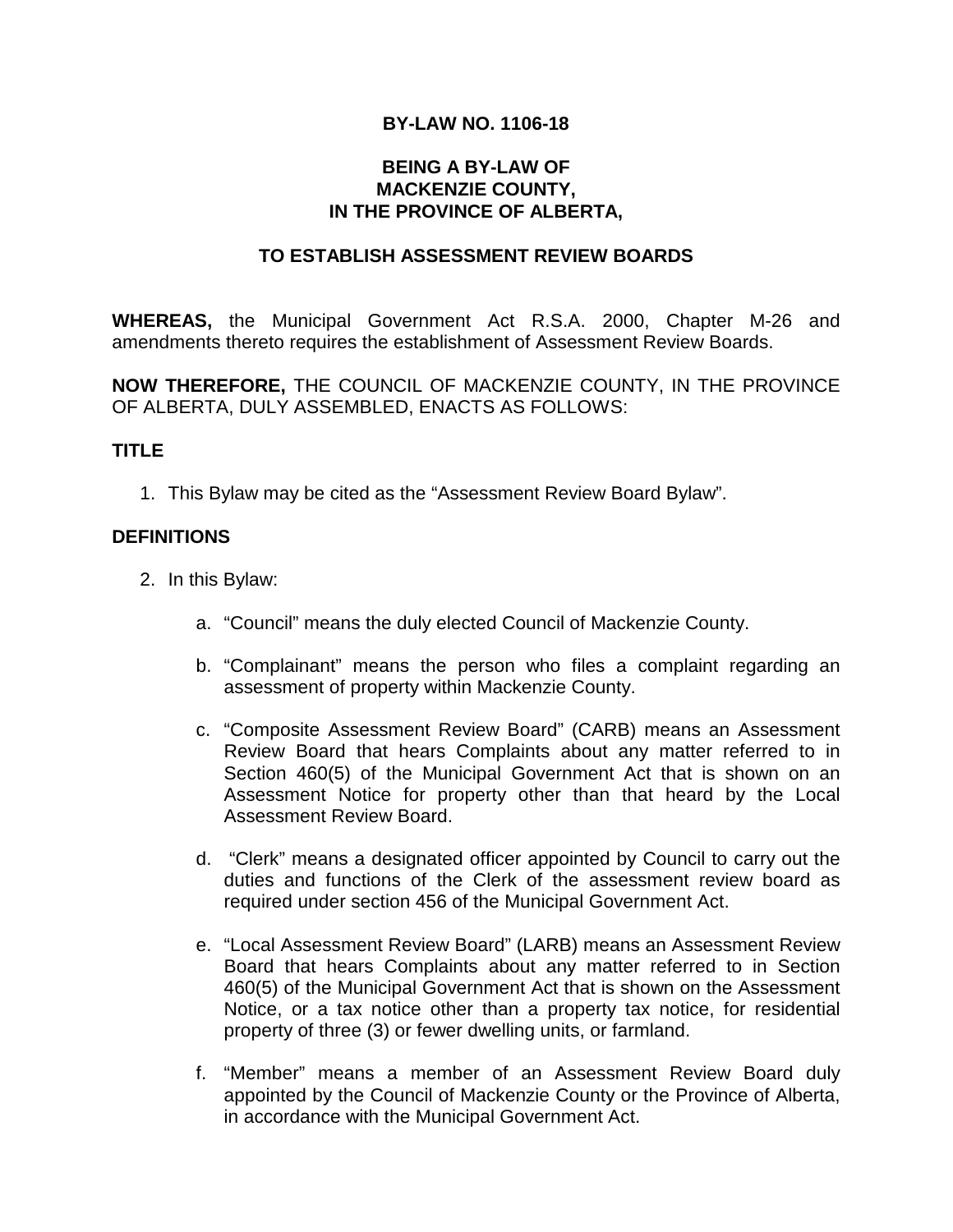# **ASSESSMENT REVIEW BOARDS**

- 3. Council hereby establishes the following Assessment Review Boards for Mackenzie County:
	- a. Local Assessment Review Boards that shall consist of a panel of three (3) members.
	- b. Composite Assessment Review Boards that shall consist of a panel of two (2) members plus one (1) member appointed by the Province of Alberta;
- 4. The Assessment Review Boards shall carry out the duties and responsibilities as set out in the Municipal Government Act and the Assessment Complaints Regulation.
- 5. The Clerk may select any combination of members to sit on a panel.

### **MEMBERSHIP**

- 6. Membership terms will be no longer than three (3) years and will be made in such a manner that the expiry dates of the members are staggered.
- 7. All membership vacancies shall be advertised to request formal submission of application.
- 8. Appointments to the Board shall be made by resolution of Council.
- 9. There will be no automatic succession of appointments.
- 10.A member may be re-appointed to the Board at the expiration of his/her term.
- 11.Members may not participate in a hearing of the Board unless the member has successfully completed a training program set or approved by the Minister.
- 12.Members shall be compensated according to the Honorariums and Expense Reimbursement Bylaw in effect for Mackenzie County.

# **CLERK OF THE ASSESSMENT REVIEW BOARD**

- 13.The position of a designated officer for the limited purpose of carrying out the functions of the Clerk of the Board is hereby established.
	- a. For financial purposes, only that portion of salary and benefits related to carrying out the Clerk functions shall be disclosed as required by legislation.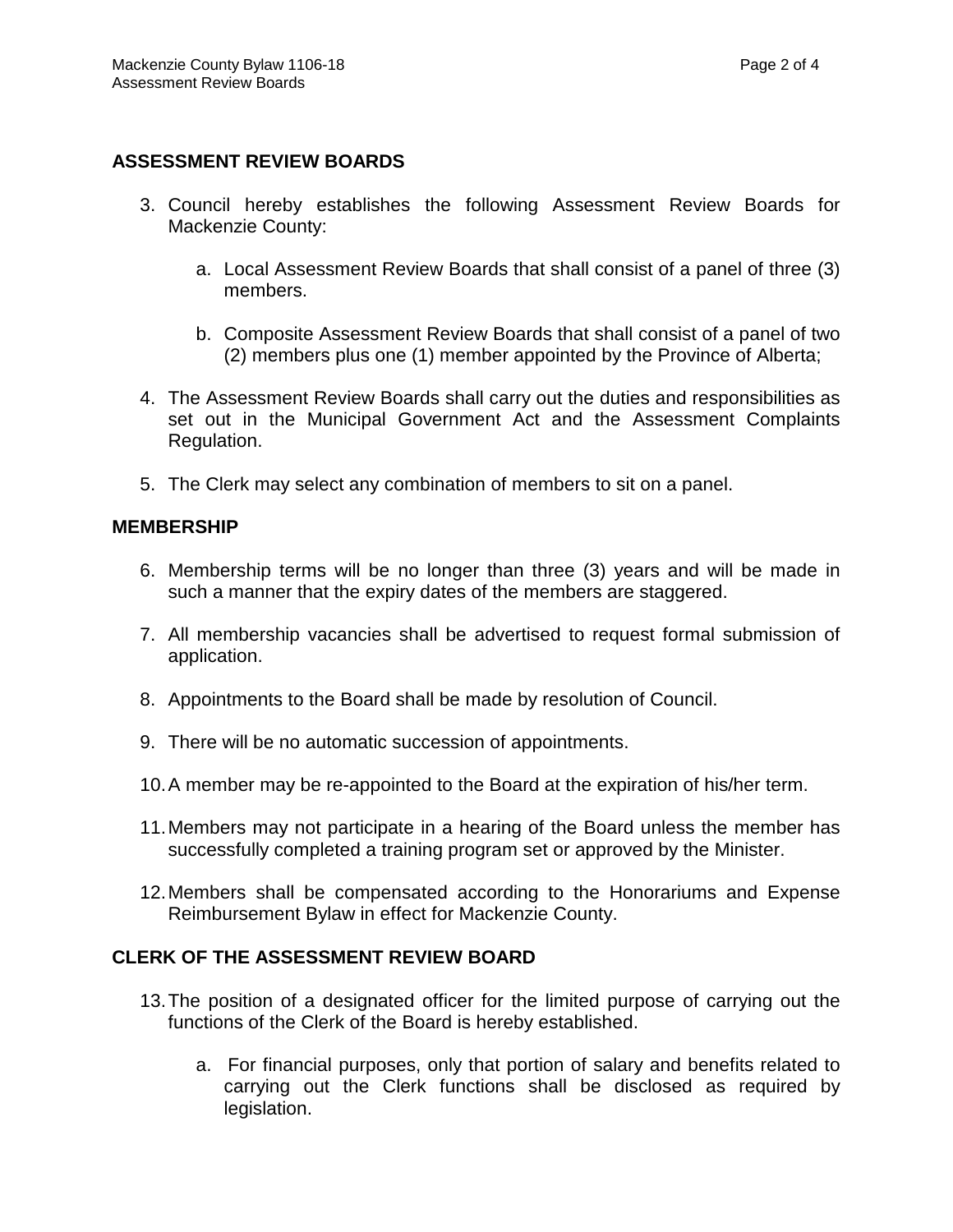14.The Clerk(s) of the Board shall be appointed by resolution of Council and shall not be a member of the Board.

### **COMMENCEMENT OF APPEALS**

- 15.A taxpayer may commence an assessment appeal by:
	- a. Mailing or delivering to the address specified on the assessment or tax notice a complaint in the form set out in the "Matters Relating to Assessment Complaints" regulation and within the time specified in the Municipal Government Act; and
	- b. Paying the applicable complaint fees as set out in Schedule "A".

#### **REFUND OF FEES**

- 16.If the Assessment Review Board decides in favour of the complainant, the fees paid by the complainant shall be refunded.
- 17.If the Complainant withdraws the complaint in writing and is received by the Clerk on or before the seventh  $(7<sup>th</sup>)$  day prior to the scheduled Assessment Review Board hearing, the fees paid by the Complainant shall be refunded.

### **ENACTMENT**

- 18.That Bylaw 760-10 is hereby rescinded.
- 19.That this Bylaw come into full force and effect upon third and final reading.

First Reading given on the  $25<sup>th</sup>$  day of July, 2018.

Second Reading given on the 25<sup>th</sup> day of July, 2018.

Third Reading and Assent given on the 25<sup>th</sup> day of July, 2018.

(original signed) Peter F. Braun Reeve

(original signed) Len Racher Chief Administrative Officer